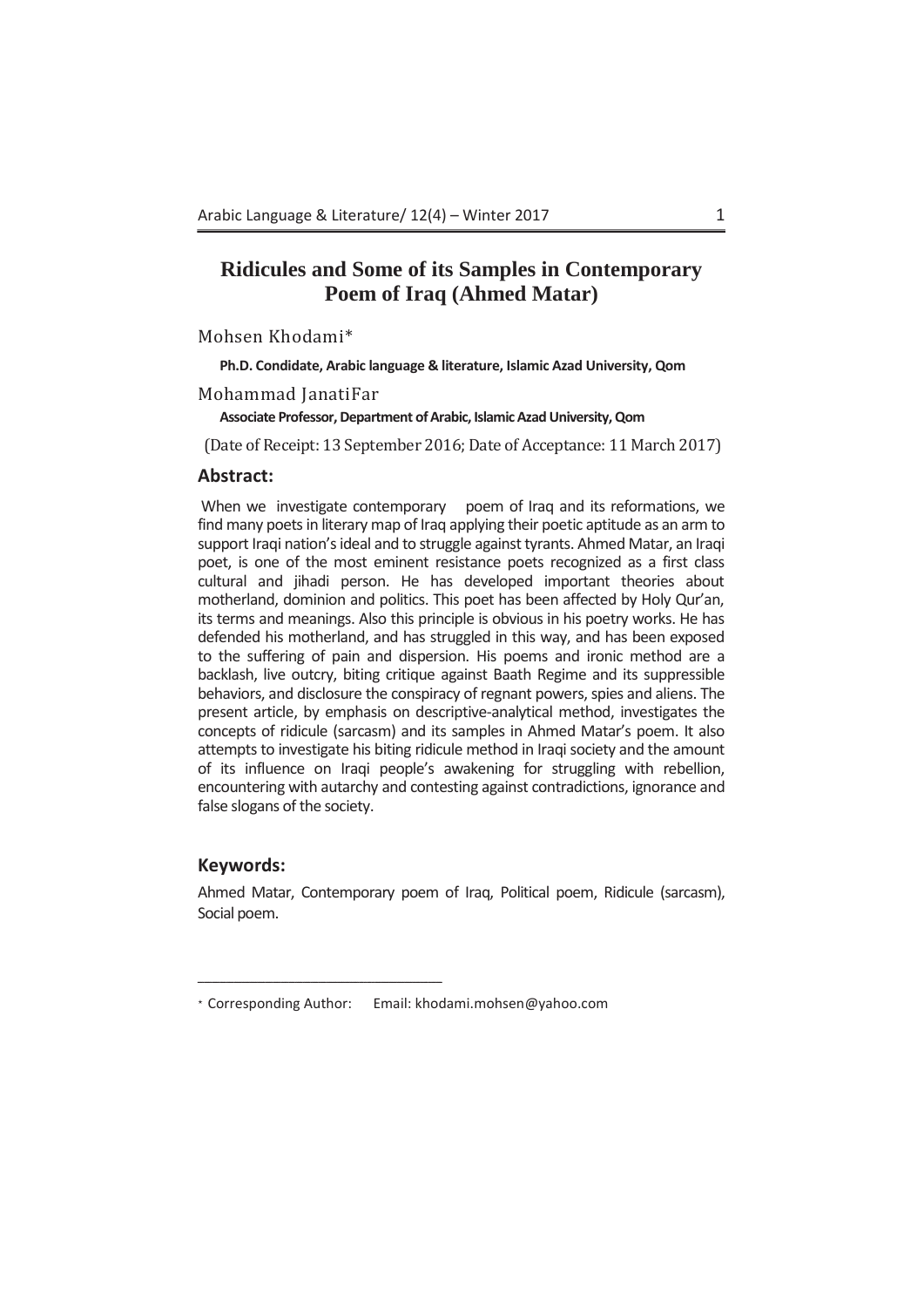## **Defamiliarization in Poetry Book "I declare Love upon You" by Ghada al-Samman**

Rasool DehghanZad\* Hossein TakTabar **Assistant Professor, Department of Arabic, Qom University** Zeynab Saberi **MA Student, Arabic Literature and Language, Qom University** 

(Date of Receipt: 04 October 2016; Date of Acceptance: 11 March 2017)

### **Abstract:**

Defamiliarization or deviation is one of the foundational pillars to studies of contemporary linguistics and its purpose is to deviate from the logical and natural norm and to go beyond the common Language, so stylistic and aesthetic purposes Language appear in this manner and this (unfamiliarity) can create intellectual engagement in mind of the reader and make an impression on his. Ghada al-Samman is one of the poets of the new movement of Arabic poetry and she used the literary genres and foregrounding techniques of language like defamiliarization in her poems. This article tries to examine the defamiliarization or deviation and its kinds (grammatical, semantic, morphological, writing and ancient) in poetry book "I declare Love upon you" by the Syrian poet, through descriptive analytical method, and you can see the results of the article about each of these deviations in pie chart. As a result of this article we can almost see all of these kinds of deviations in this literary work, but the poet used semantic & grammatical deviation much more than the others.

### **Keywords:**

Defamiliarize, Ghada al-Samman, Literary, Literary genres, Semantic deviation.

<sup>\*</sup> Corresponding Author: Email: dr\_dehghanzad@yahoo.com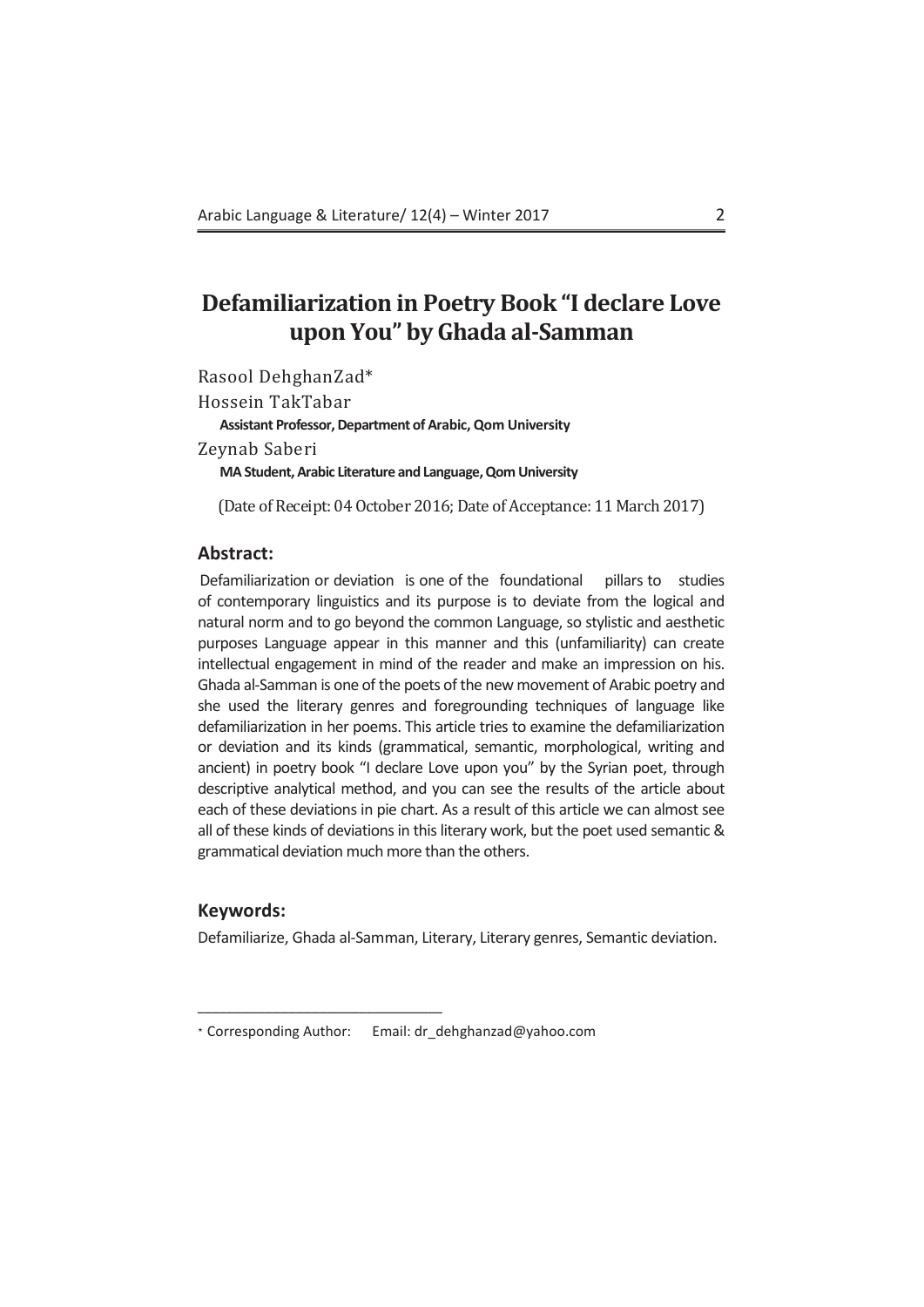## **Call Personality "Imam Hussain" in Contemporary Christian Poetry**

Mahmoud Shakib Ansari

**Professor, Department of Arabic, Shahid Chamran University, Ahwaz** 

Mahmoud Abdanan Mahdizadeh

**Associate Professor, Department of Arabic, Shahid Chamran University, Ahwaz** 

Mohammad Hasan Nezhad\*

**PhD Candidate, Arabic Literature & Language, Shahid Chamran University, Ahwaz**

(Date of Receipt: 22 October 2016; Date of Acceptance: 11 March 2017)

### **Abstract:**

Using and calling on traditional heritage of the past is considered the most important literary techniques in contemporary Arabic poetry, that unites the past with present.In fact the contemporary poet by calling the heritage of the past achieved rich and inexhaustible source, and the calling of traditional characteristics is considered one of the literary techniques. The character of "Imam Hussein" (peace be upon him) is the most important of the traditional character that Arabic poets have influenced and been taken to calling it, because this religious character have literary implications, and different dimensions to fertilize and enrich the literary text. And in this regard, the using character if "Imam Hussein" (peace be upon him) not only to Muslim poets but because many poets of other religions such as Christian poets, were attracted to "Imam Hussein" (peace be upon him) character, and used this character to their poems as a symbol of martyrdom and self-sacrifice in the cause of faith, and stand against oppression and revolt. Also, this character has symbolization and new connotations that are tied the present to the past and depicted sufferings and hardship of present. Employing analytic  $-$  descriptive method, we try to discuss and analysis the level of influence the character of "Imam Hussein" (peace be upon him) in contemporary Christian poets, and the methods of calling this character and implications and factors leading to this use. In this research has been to explore the poetry poets such as Joseph Hashem, Raymond Kassis, George Shakur, Joseph Harb and George Zaki al-Haj.

### **Keywords:**

ºººººººººººººººººººººººººººººººººººººººººººººººººººººººººººººººººººººººººººººººººººººººººººººººººººººººººººººººººººººººººººººººººººººººººººººººººººººººººººº

Contemporary Christian Poetry, George Shakur, "Imam Hussein"<sup>(pbuh)</sup>, Joseph Harb, Symbol, Tradition.

<sup>\*</sup> Corresponding Author: Email: mohammadhasannezhad@gmail.com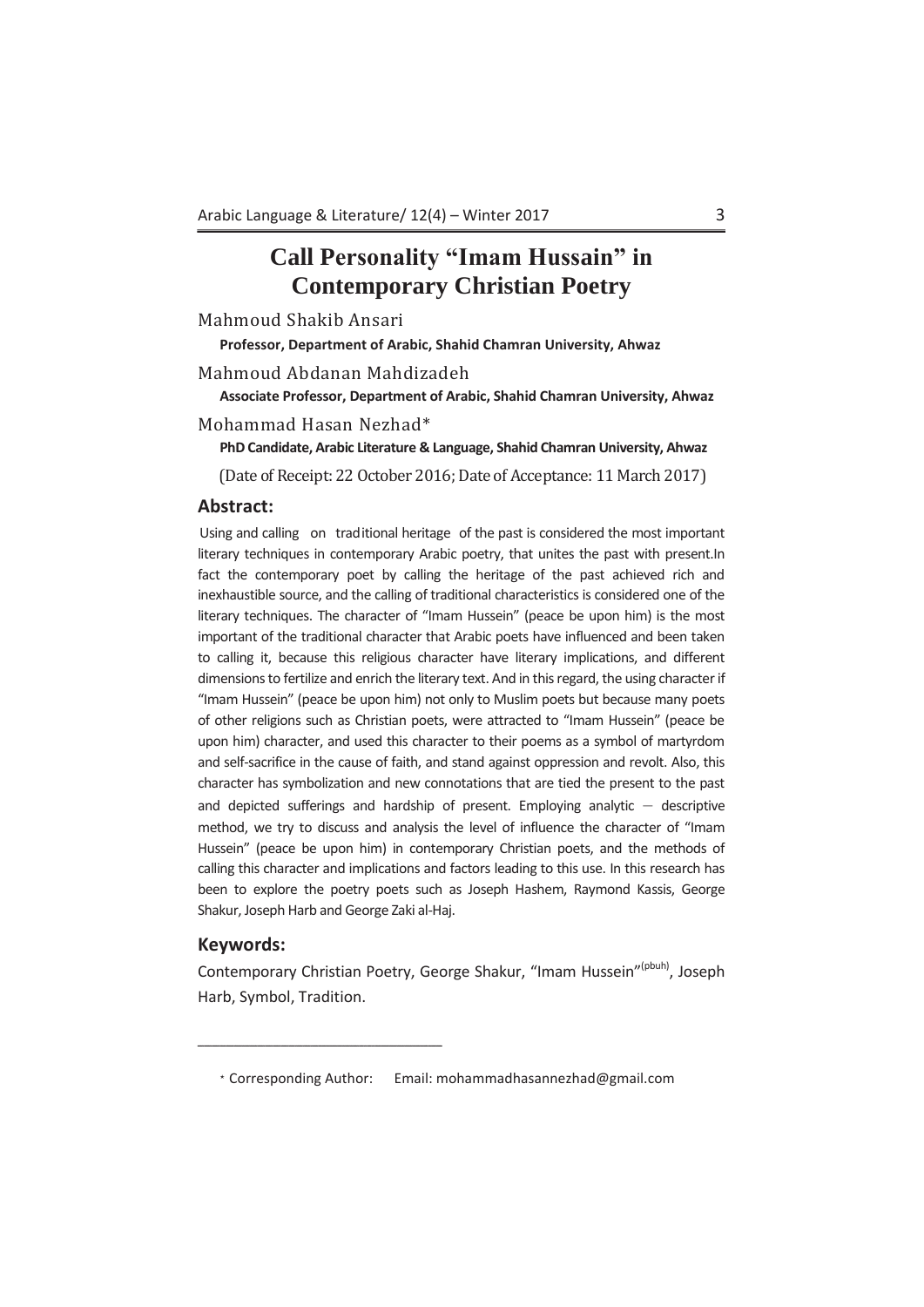# **Conjugations of Imperative and its Implications in Sermons of Nahj al-Balagha**

Mohammad Saleh Sharifi Askari

**Associate Professor, Department of Arabic, Kharazmi University** 

Seyed Morteza Sabagh Jafari\*

**PhD Candidate, Arabic Language & Literature, Kharazmi University**

(Date of Receipt: 08November 2016; Date of Acceptance:11 March 2017)

### **Abstract:**

Although the "imperative" mood forms the demand to do something with excellence commitment, which is its real implication, like other modes of composition, it diverges from its real and implication at many times and virtual implications are born from it using evidence in the sentence and time and position requirements. This article tried to investigate the imperatives in sermons of Nahj al-Balagha from a syntactic point of view. Then, its real and virtual implications were discovered with a descriptiveanalytical method. Various conjugations of imperatives have been used in the sermons of Nahj al-Balagha more than other moods. This mood has been used 559 times in Nahj al-Balagha which is 53 % of all the moods. Various conjugations of imperative have been used 51 times with real implication and 508 times with virtual implication and with rhetorical purposes. The most important cases of these implications are need, advice and guidance, punishment, warning, pray and credit.

### **Keywords**:

Conjugations of imperative, Nahj al-Balagha, Real implication, Virtual implication.

<sup>\*</sup> Corresponding Author: Email: m.sabbagh@vru.ac.ir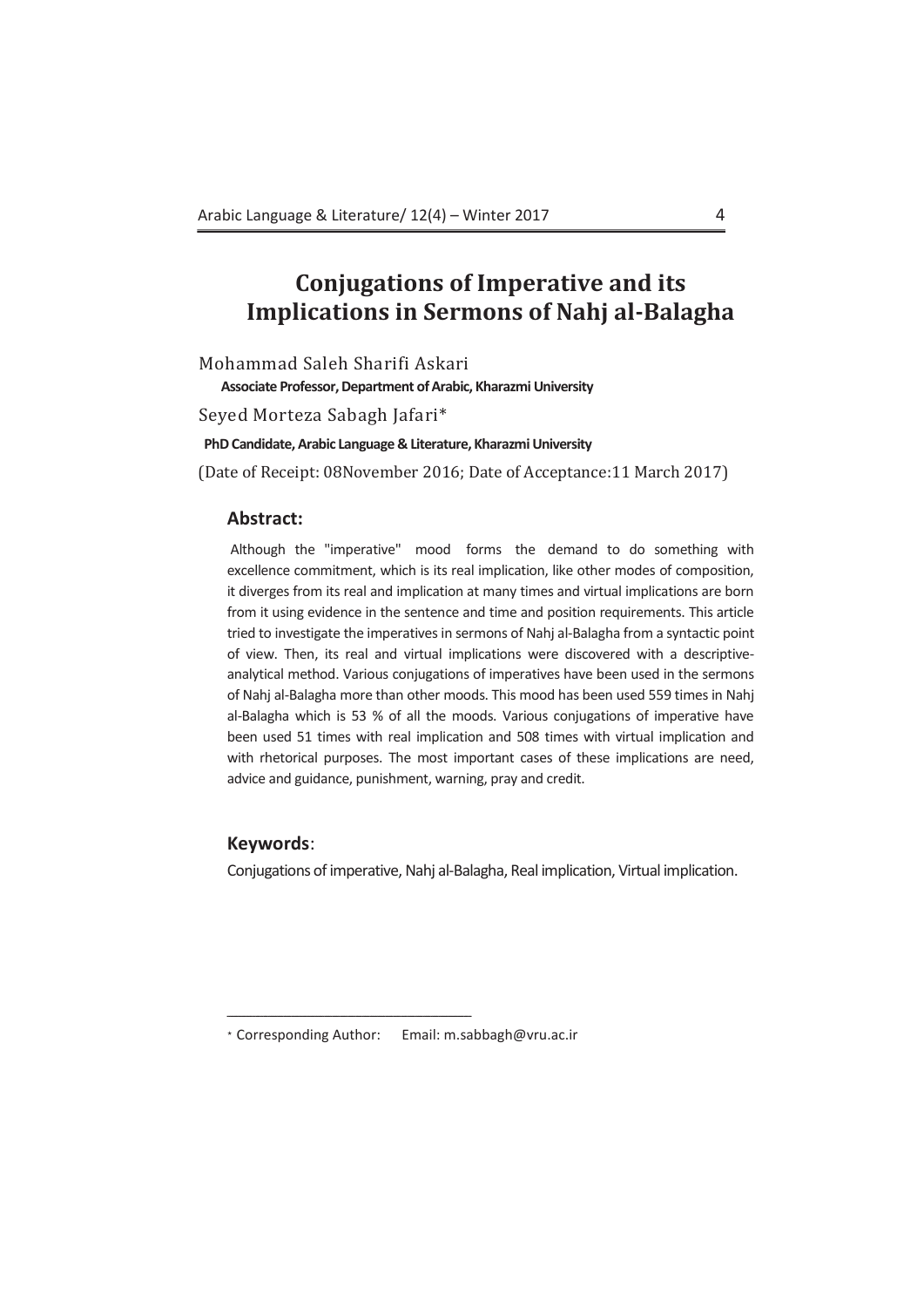## **Humanizing Meaning and Language by "Hazem Ghartajani"**

Ali Bagher TaheriNia

**Professor, Department of Arabic, University of Tehran**

Abubakr Mahmudi\*

Naeim Rahmani

**PhD Candidate, Arabic Literature & Language, University of Tehran** 

(Date of Receipt: 05 December 2016; Date of Acceptance: 11 March 2017)

### **Abstract:**

Language and meaning are among the most important subjects that scholars have discussed since the earliest times and sometimes they have presented contradictory viewpoints about it. Undoubtedly, language and meanings have a life for themselves; some of them extinguish in their lifespan and others will survive. Some others undergo transformation and present themselves in new shapes. Similar to the human beings who have a life and live in the society, language and meaning have life and death. Ghartajani believes that language and meaning complement each other and are the two sides of the same coin. He also believes that if we express meaning by using beautiful and attractive language, it will have more effects on the audience. He dedicated many humanized meanings to language and meaning. In fact, he considers them as a human community which moves towards development and progression. In this paper based on a descriptiveanalytic procedure, this result was obtained that Ghartajani has used humanized shadings for meanings and language and has applied features like contraction and expansion, indigenous and other characteristics like greed, obscene and dignity, etc. to show the humanized character of meanings and language.

### **Keywords:**

Hazem Ghartajani, Humanity of language, Humanity of meaning, Literary criticism, Menhaj Albolagha.

<sup>\*</sup> Corresponding Author: Email: aboo.mahmodi@gmail.com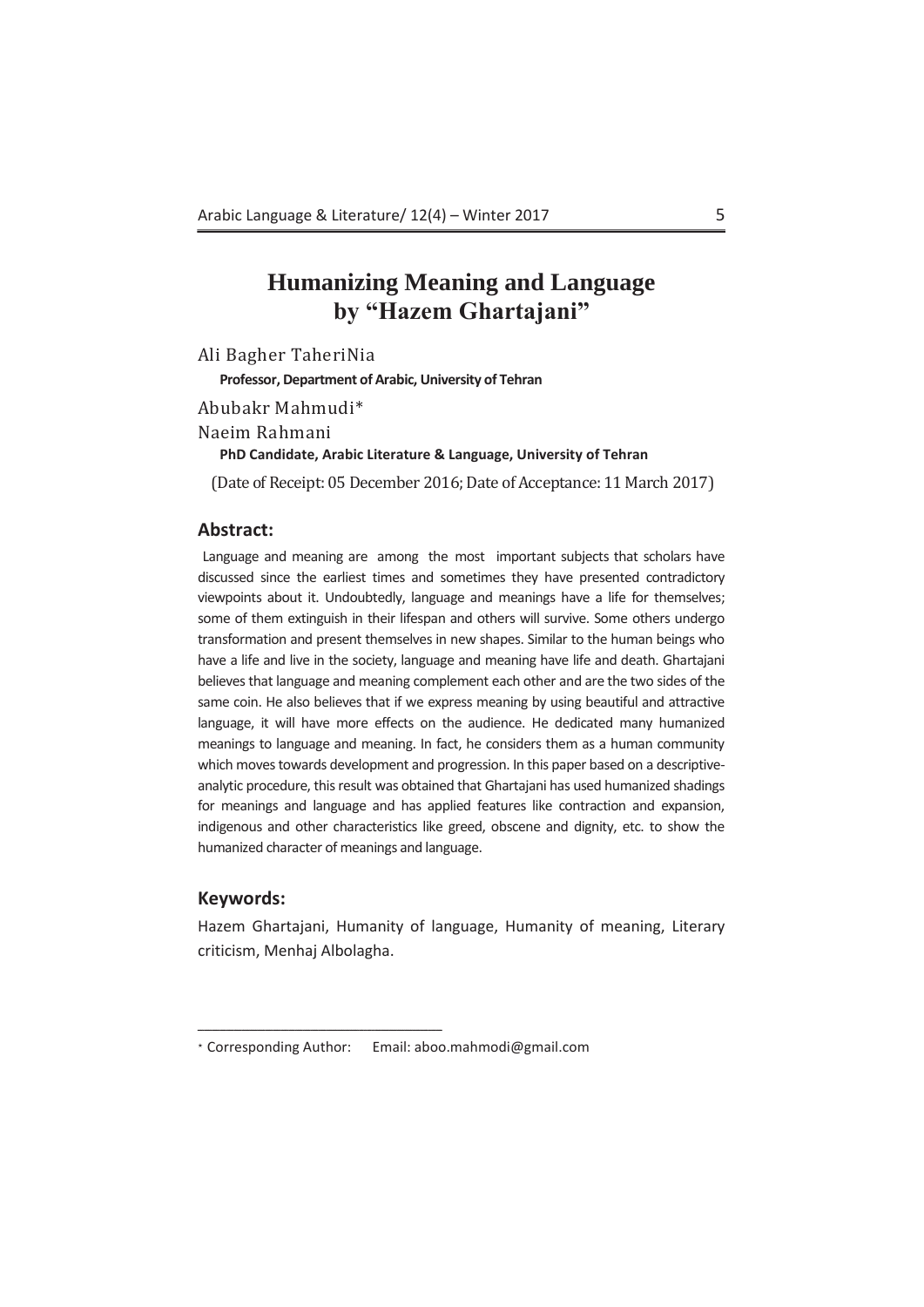## **The Conceptual Metaphor Usage in Forming the Ethical Order in Nahj al-Balagha Based on Cognitive Linguistics**

Morteza Ghaemi\*

**Associate Professor, Department of Arabic, Tarbiat Modarres University, Tehran** 

(Date of Receipt: 24 December 2016: Date of Acceptance: 11 March 2017)

### **Abstract:**

Conceptual metaphor is the most prominent achievements in cognitive linguistics and cognitive semantics. Based on this theory, most of the parts of our vision system and mindset is naturally metaphorical, which structures our way of thinking and understanding. Therefore, our understanding has strong relationship in all aspects, and since the ethical implications are naturally abstract, metaphor plays an important role in the ethical and moral texts. We can review Nahj al-Balagha as a moral and religious text, in different ways. This study tries to check the way of using conceptual metaphor in forming the ethical order of Nahj al-Balagha and analyze the conceptual metaphors of piety, passion, and lust with the usage of this theory. The results of this descriptive analytical study shows that the metaphor has a special place in the Alavi moral order, and Imam Ali used the various conventional and innovative metaphors to introduce the piety, passion, and lust, and their consequences.

### **Keywords:**

Conceptual metaphor, Ethics, Nahj al-Balagha, Semantics.

ºººººººººººººººººººººººººººººººººººººººººººººººººººººººººººººººººººººººººººººººººººººººººººººººººººººººººººººººººººººººººººººººººººººººººººººººººººººººººººº \* Email: mortezaghaemi2@gmail.com